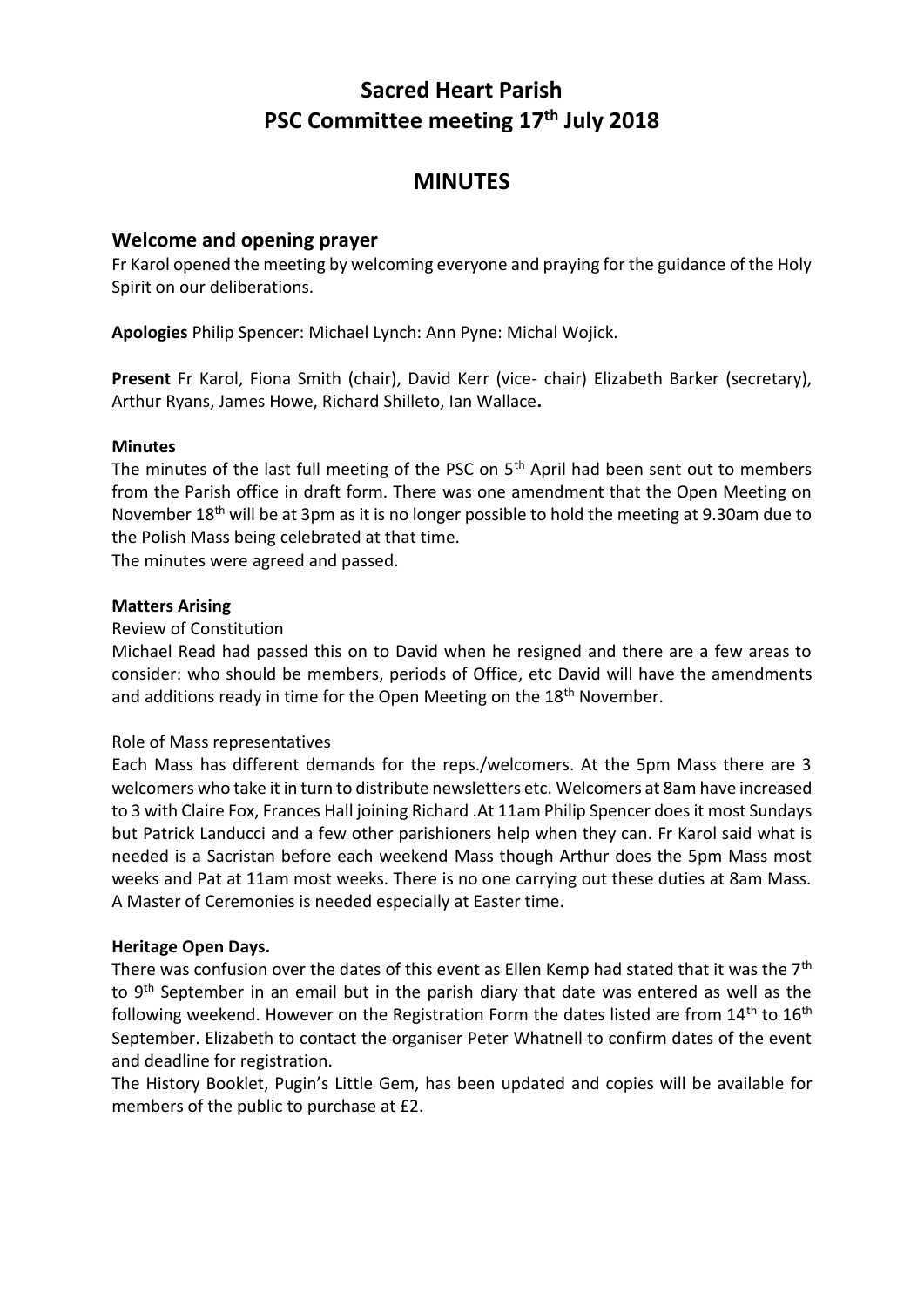## **REPORTS**

Council of Laity – Fiona gave an interesting report on the last meeting of the Council of Laity held at the Conference Centre on the 7th July. *Full* r*eport attached*

Proclaim – David updated the progress which will start with door to door evangelization in Knapwell by 3 teams of 2 on Saturday  $21<sup>st</sup>$  July. It is necessary for this to be supported by praying in church during Exposition of the Blessed Sacrament. Ian and James volunteered to be in the "prayer support group". *Full report attached.*

Finance and Building A meeting was held on  $18<sup>th</sup>$  July but unfortunately Michael Lynch had to leave as he was unwell. Fr Karol reported that the en-suite in the 3<sup>rd</sup> bedroom was now complete, and new carpet had been laid as well as on the landing and staircase. When quotes have been approved by the F&B committee the redecoration of the downstairs in the presbytery will commence. There is sufficient funds for this as there is £25,000 in the parish bank account.

There is an issue with the trees between the church property and some neighbours which needs to be investigated.

No replacement car is envisaged for Fr Karol although it has 159,000 miles on the clock.

The secretary is now on a 20 hour a week position and should be undertaking more of the input into the spreadsheet of the day to day financial dealings. Paul Kent who resigned as treasurer is willing to take on the job again if this happens.

Br. Jarek's contract will finish on 20<sup>th</sup> July and as he was doing the hall and presbytery cleaning someone will need to be employed to do that. A volunteer is doing it all at the moment.

Alive in Faith's income has dropped from £215,000 to £170,000 due to deaths and cancellations of payments. It is time to encourage new participants to jo..in this scheme.

Holy Land Group. Two events are planned to raise money for the generator for Aboud. On 29<sup>th</sup> September "Play your cards right" and 24<sup>th</sup> November "Italian Evening" A cake sale after 11am Mass is also being arranged.

Music Group James asked if he should contact Bronwen, an organist who is not a parishioner to play during the summer holidays and on some Holy Days. Bronwen will need to be paid. S.V.P Report attached.

5pm Mass Arthur said he had some complaints about the poor quality of the Sound System. Fr Karol has had recommendations from a sound engineer who works for the Diocese but has not returned to carry out an improved system.

8am Mass Richard said that there are no altar servers for the 8am Mass now. It was said that we need someone to train them properly and it would be helpful if they could be enrolled in the Guild of St Stephen giving them an incentive to serve regularly. Elizabeth will contact Fr James Fyfe to ask if his sacristan who is au fait with the Guild's procedures could help us.

11am Mass Philip the rep for this Mass had sent in his report. *See attached.* It was said that there is too much chattering before and after Mass. A reminder to say "please respect the silence so other people may pray before Mass". James suggested soft music before Mass may help to quieten things.

## 9.30 am Mass Polish Mass

No report but Fr Karol said it has an attendance of 70 to 80 every week.

## Churches Together in St Ives

The committee had entered a float in the St Ives Carnival which had a TV and Film theme. Our church was well represented with 5 of us being characters from the Sound of Music. The float won 2<sup>nd</sup> prize in the Community Category.

At the last meeting of CTSI the vice chair and the secretary resigned so the future of the Committee is not looking rosy. We need a 3<sup>rd</sup> representative from Sacred Heart but needs to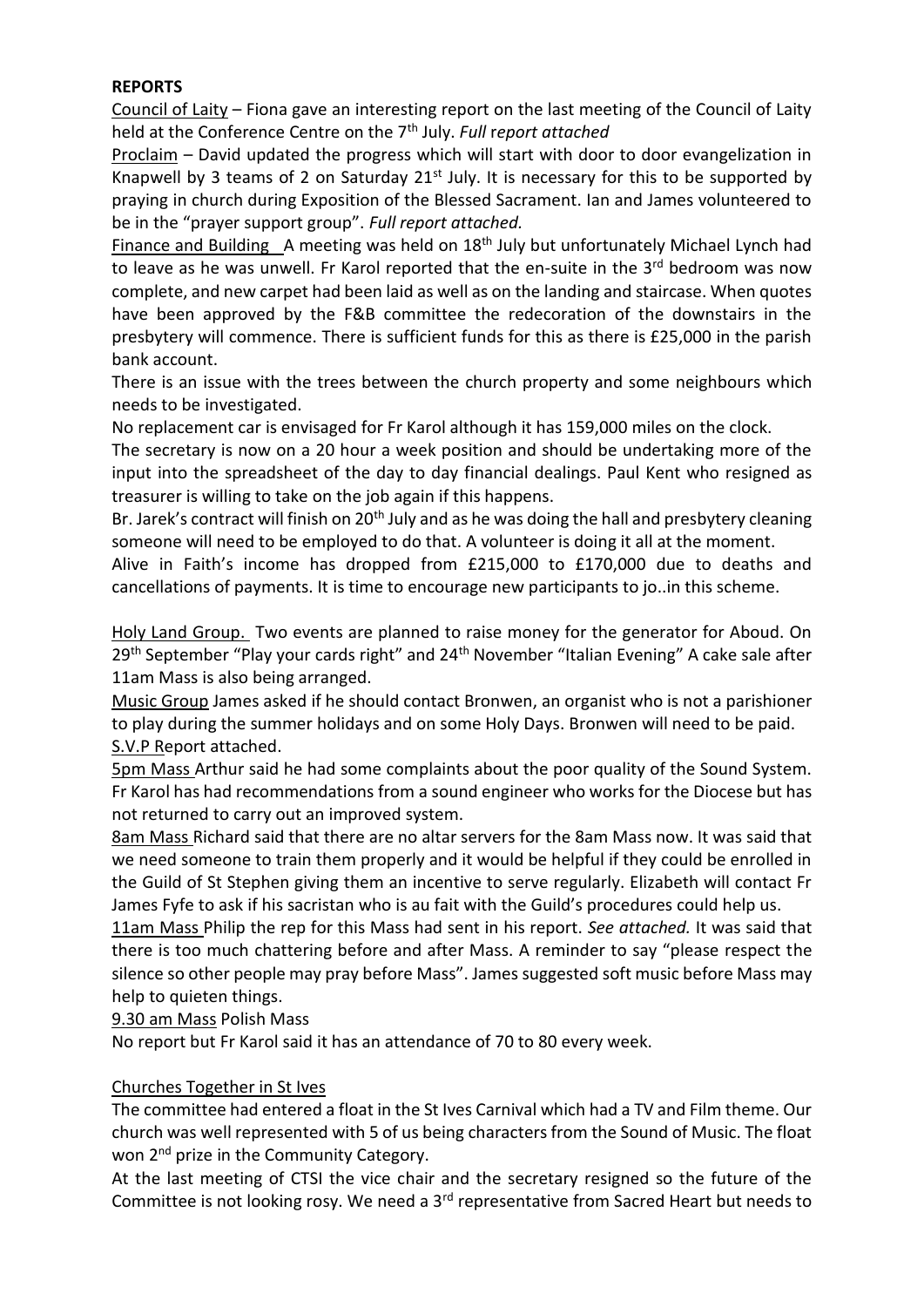be someone with some knowledge of ecumenism and sympathetic to the ethos of the Committee.

**GRAPEVINE** The names of the editions have been changed to Summer and Winter as it is difficult always to meet deadlines when names of months are used. Copies of the summer edition have been distributed and there are only a few left.

#### **GDPR**

David's comprehensive report is attached but a few points were mentioned during the meeting. The Diocese has produced a Privacy Notice which is legally sound and each parish must comply with it. Individuals must "opt-in" and therefore parishioners will be asked to complete a form with their personal information during masses on  $9<sup>th</sup>, 16<sup>th</sup>$  and  $23<sup>rd</sup>$ September, hopefully this will cover the majority of parishioners.

Registers will be needed to report any breeches and be able to delete information if requested.

The computer password needs to be changed. Confidential information is left on the desk with the office open during weekend masses, needs to be secured.

#### **Liturgy Concerns.**

It was decided to have a collection of food and money for the St Ives Food Bank to mark World Day of the Poor on Sunday 18<sup>th</sup> November.

On Bible Sunday 6th December each family will be encouraged to buy a bible if they do not have one. The new Catholic Bible published by CTS will be available for purchase from the repository at £10 per copy.

**ANY OTHER BUSINESS** – Fiona asked about the procedure for hiring the hall. Hall bookings and payments are handled by the parish secretary.

#### **DATE OF NEXT MEETING**

Monday 5<sup>th</sup> November 2018 7.30pm in the presbytery. Next Open meeting Sunday 18<sup>th</sup> November at 3pm.

## **Fr Karol closed the meeting with prayer at 9.15pm**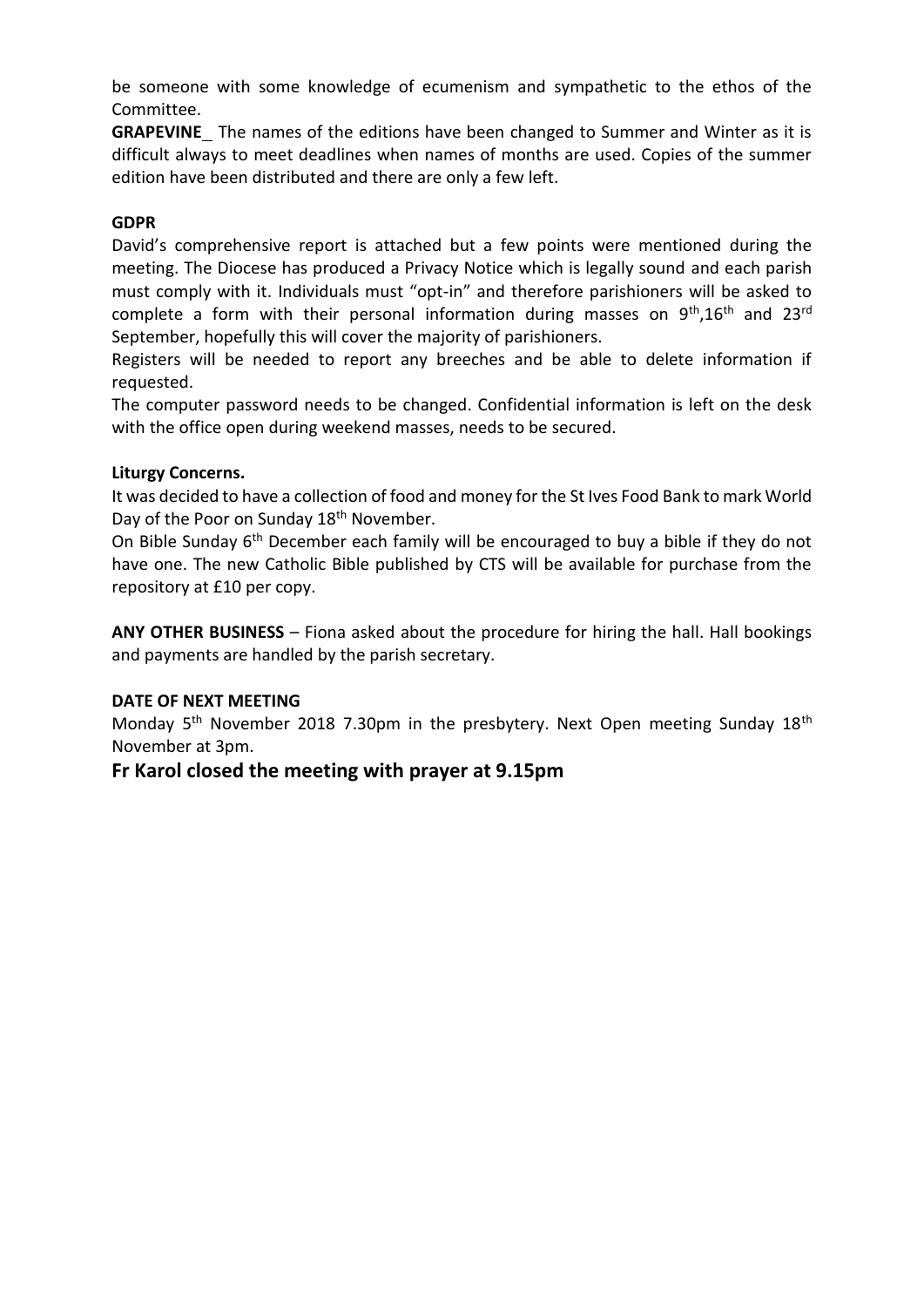## **New Proclaim Group: Update**

This update is extracted from notes of 3<sup>rd</sup> July Proclaim Group Meeting

## **Visiting Programme:**

We reconsidered the date of the first visits, due to other events falling on  $14<sup>th</sup>$ , with the  $21<sup>st</sup>$  as an alternative. As it emerged that 6 people could do visits on the later date, **we settled on 21st for visits to the same place (Knapwell) at the same times as originally planned – 9.45 am to 11.45 am starting and finishing at the church.** There were however very few people who were available for **praying in support of the visitors and we need more volunteers** for that. We have split the prayer support into **two hour-long "shifts" starting at 9.45 and 10.45**. Please support this first visiting venture by coming to the church for an hour, or two, on Saturday morning - and **let me know if you are coming.** The prayer cards for the visits have been printed and were distributed at the meeting; more will be available on the visiting day and at future meetings. … The supporting prayers in church will include exposition of the Blessed Sacrament; some prayer suggestions will be made available.

**Next Meeting: We decided to meet as usual on the first Tuesday of the month in August, ie on Tuesday 7th August** at the usual time (7 for 7.30 pm) and place (the Parish Hall). Fr Karol's will not be there but the supply priest for his holiday (Fr Stanislav, who is an eminent theologian from Krakov university) may well join us.

## **Scripture and Prayer Group:**

Elizabeth described various *charisms that are received and exercised in prayer groups (Elizabeth's corrected version)* ranging from speaking in tongues to prophecy, including evangelisation. We were generally supportive of forming a group starting with Proclaim group members and, at least initially, including the prayer and scripture elements in our meetings. We will consider opening the group to other parishioners in future.

Elizabeth also referred to a national Catholic Charismatic group which she is a member of. They run an annual New Dawn Conference at Walsingham, which includes world renowned speakers and is highly recommended. The next conference runs for five days from  $30<sup>th</sup>$  July, but can be booked for individual days. Please contact Elizabeth if you want to book a place. *(Or see web site at<http://www.newdawn.org.uk/> )*

#### **Other Business**:

David mentioned the continuing work on the parishioner database and the need for support in telephoning some old entries on it. There are still some parishioners from the first parish database who we have telephone numbers for but not e-mail addresses and we want to contact them by phone to confirm that they are still parishioners and update their information. Volunteers to make a few calls a week, using a yet-to-be-prepared script and recording form, are needed.

David is also planning to trial a proposal to have a village/town sector contact in each village. If this system develops, volunteers will be wanted to be the local contact in each of our parish villages or sectors of St Ives.

The reference to parish history at the last meeting is being followed up by Ellen and Jackie. The parish library suggestion is also being pursued through the Parish Steering Group (PSC).

David, Proclaim Coordinator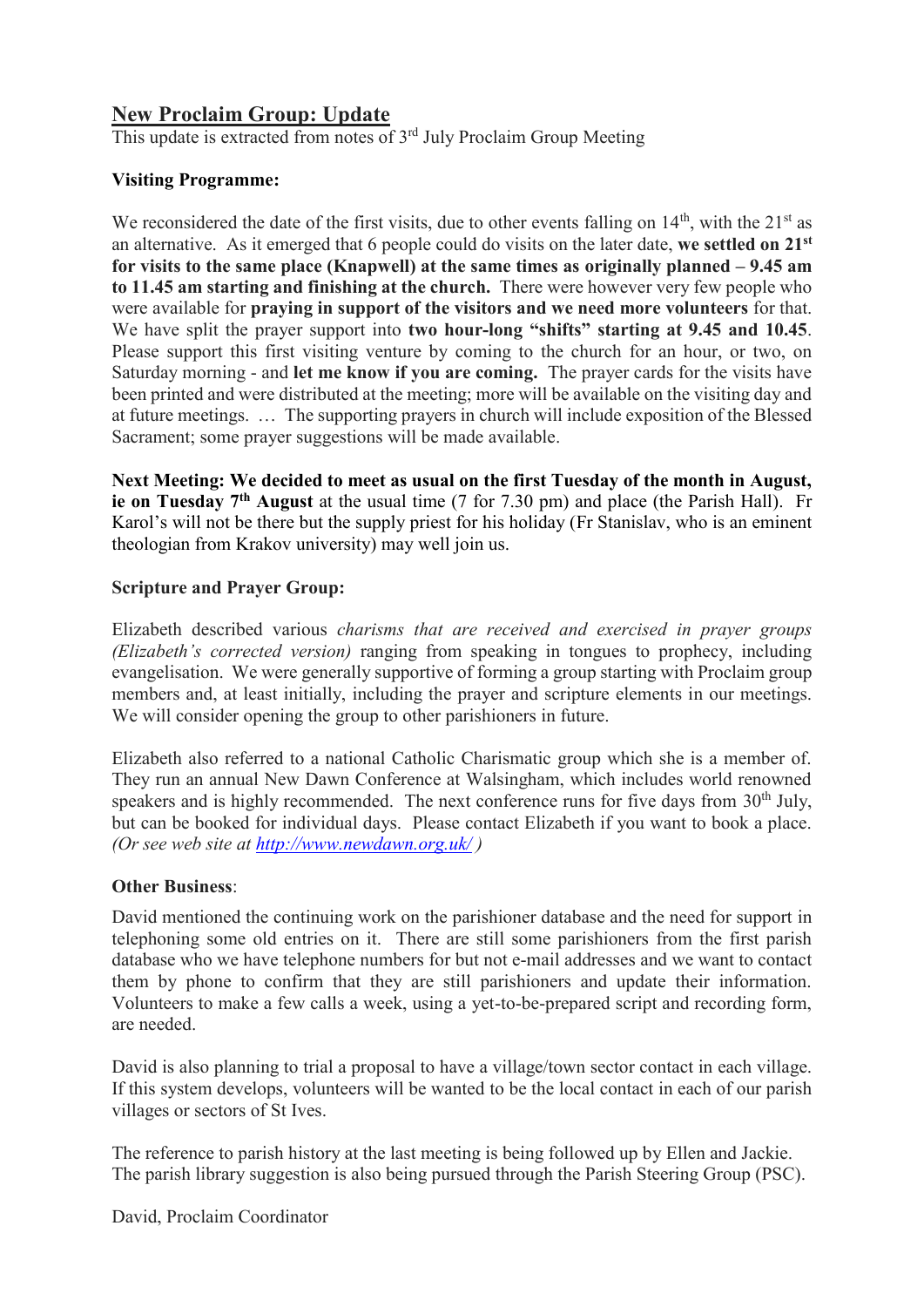# **Religious education and liturgy report**

All the RE classes are on holiday and there will not be Children's Liturgy during August.

Enrolment for First Communion will be on Sunday 23rd September at 10am in the hall.

A very productive meeting was held for the leaders and helpers of the Children's Liturgy on 10<sup>th</sup> July. Of the 8 parishioners only 2 who volunteered to lead/help came to the meeting but fortunately 7 of the regular volunteers were there and many new suggestions were decided upon. I will therefore not be able to draw up the rotas until I have contacted them.

Dates for Confirmation classes and RCIA will be decided when we know how many will attend the sessions.

At the Liturgy meeting on the  $9<sup>th</sup>$  July the following events have been decided.

**August 15th** Feast of the Assumption. Holyday of Obligation. Masses at 10am and 8pm.

There **is no** organist available. There will not be Exposition of the Blessed Sacrament after 10am Mass as is usual for Wednesdays.

**September 7th to 9th** Adoremus National Eucharistic Conference in Liverpool. Fr Karol hopes to attend on some days.

**September 11th to 19th Novena of Our Lady of La Salette –** after Mass Each d**ay.**

**September 16th** Parish Celebration for the Feast of Our Lady of La Salette.

**September 19th** Mass of Our Lady of La Salette, Feast Day. No organist available

**September 23rd** Sacred Heart Parish's turn to host Cycle of Prayer, 40 hours Adoration, for vocations to the priesthood and religious life. In order to achieve a smooth programme for the Adoration. The rota is Wednesday  $19<sup>th</sup> - 11$ am to 10pm (11 hours): Thursday  $20<sup>th</sup>$ - 11am to 10pm (11 hours):

Friday  $21^{st} - 11$ am  $- 10$ pm (11 hours) Saturday 9am to 4pm (7 hours).

**September 23rd 10am** Enrolment for First Communion Class.

**September 24th** Feast of Our Lady of Walsingham

**September 27th** Feast of St Vincent de Paul

**September 29th** Feast of Archangels, Michael, Gabriel and Raphael. Although it is a Saturday there will be Mass at 10am.

**September 30th** Sunday 11am Mass will be SVP Mass for healing and administration of the Sacrament of the Sick.

**October.** Mass Count will take place at each weekend Mass during October as two weekends are half term and many people are away.

**October 1st/2nd** Fr Richard Conrad O.P will be making a missionary appeal at all Masses for the Dominican missions.

## **Elizabeth Barker**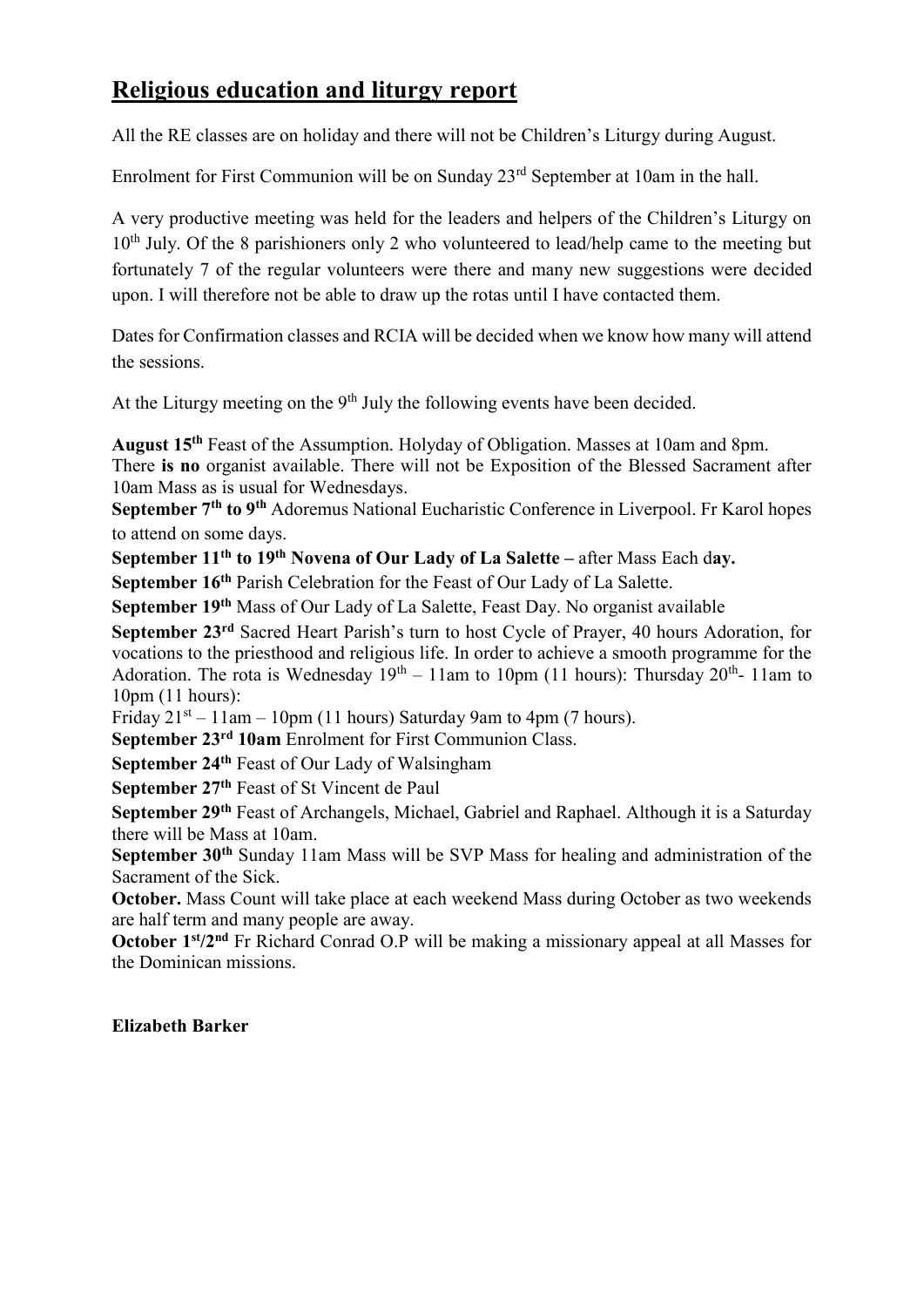# **GDPR Update**

Further to my briefing at the  $5<sup>th</sup>$  April Meeting, we are now a lot further forward in that we now have a Diocese Privacy Notice, which states that our parish personal data is a Diocese responsibility and sets out the terms applying to what we hold in considerable detail. That still leaves us with some work to do in telling parishioners about the Diocese policy and getting their consent to using it to communicate with them.

Fr Karol and I have agreed that we should now inform parishioners about the Diocese policy and ask for their "opt-in" to communications in a notice to be distributed at all Masses with a pro forma giving their consent to be returned at the end of Mass. For your advance information the draft content of the notice is shown below. (The pro forma for their response, which is on the reverse of the notice, is not included here.)

-oOo-

Dear Parishioner

You will have heard a lot about General Data Protection Regulations (GDPR) changes lately. It is now in force and applies to information that the parish holds about you, for example: on our parishioner database; on standing orders for collections and Gift Aid; on safeguarding and DBS.

Our Diocese is responsible for all personal data, including that held in parishes, and has recently set out its policies to ensure that we hold your data legally, securely and confidentially. The policy and your rights are set out in the Diocese Privacy Notice, which is available at www.rcdea.org uk/privacy-statement. If you have problems accessing that, the Parish Office can provide a copy.

Under GDPR we require your consent to using your information to contact you about some matters, for example e-mailing you parish newsletters, which we hope to do more in future. So today we want to check that everyone at Mass is on our parishioner database and get your consent to us using it to contact you. Please help us by filling in the reverse of this notice for your household before leaving Mass today and handing it in as you leave – it should only take a few minutes.

If you need a copy of this notice, please take another. If you are a visitor, please ignore this notice.

Thank you for your cooperation.

Fr Karol

Parish Priest

From: David Kerr